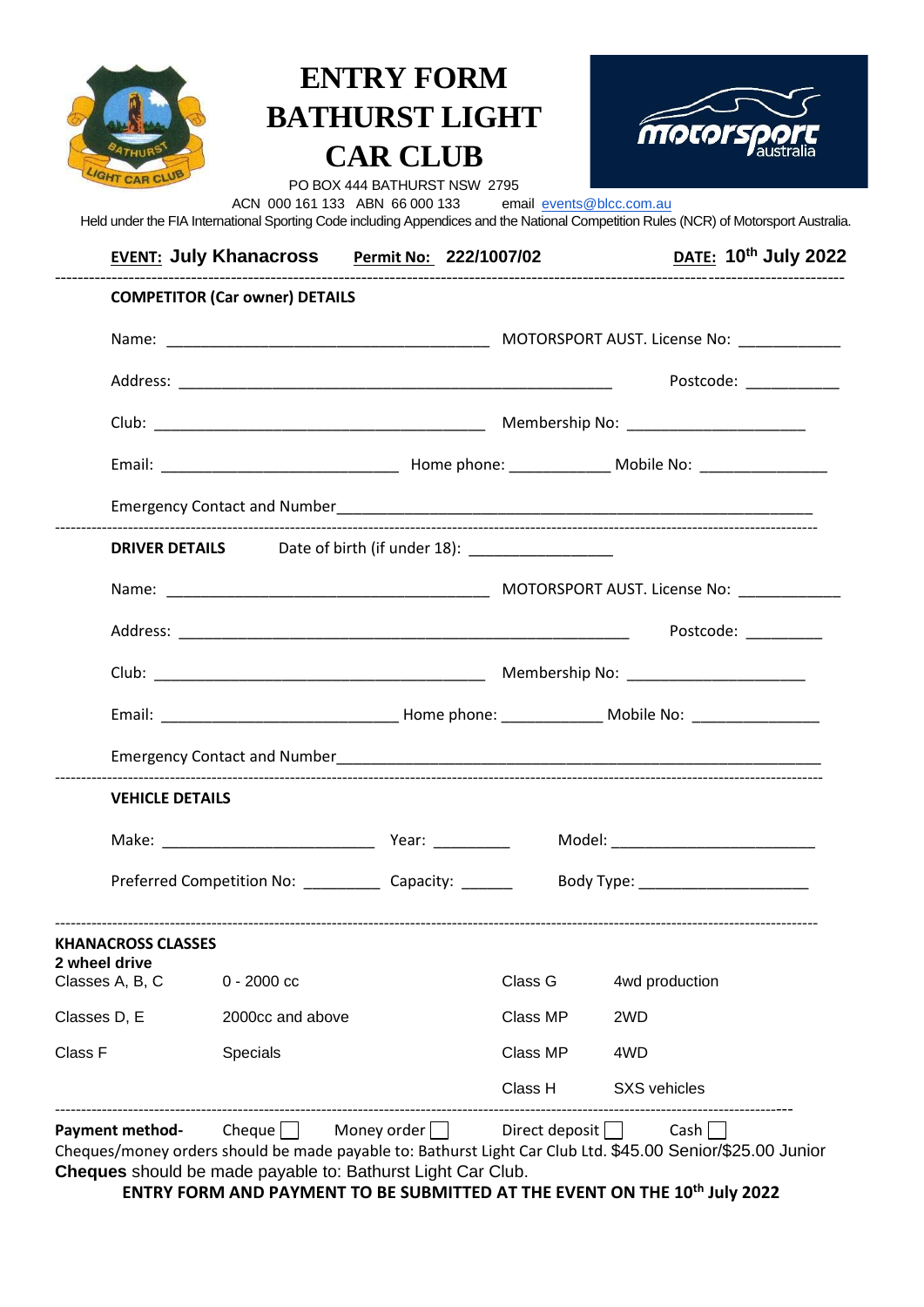# **RISK WARNING, DISCLAIMER AND INDEMNITY (GENERAL USE)**

**Name: Date: 10<sup>th</sup> July 2022** 

**Organiser: BLCC Event: July Khanacross** 

## **RISK WARNING, DISCLAIMER AND INDEMNITY**

**Motor Sport Activities are inherently dangerous recreational activities and there is significant risk of injury, disability or death.** If you do not wish to be exposed to such risks, then you should not participate in the Motor Sport Activities. I **acknowledge** that:

- the risks associated with attending or participating in Motor Sport Activities include but are **NOT LIMITED**  to the risk that I may suffer harm as a result of:
	- motor vehicles (or parts of them) colliding with other motor vehicles or persons or property;
	- other participants acting dangerously or with lack of skills;
	- high levels of noise exposure;
	- acts of violence and other harmful acts (whether intentional or inadvertent) committed by persons attending or participating in the event; and
	- the failure or unsuitability of facilities (including grand-stands, fences and guard rails) to ensure my safety.

### **EXCLUSION OF LIABILITY, RELEASE & INDEMNITY**

In exchange for being able to attend or participate in the Motor Sport Activities, **I agree**:

- to **release** MOTORSPORT AUST .and the Entities to the extent that any or all of them are providing Recreational Services from all liability for:
	- a) my **death**;
	- b) any **physical or mental injury** (including the aggravation, acceleration or recurrence of such an injury);
	- c) the contraction, aggravation or acceleration of a **disease**;
	- d) the coming into existence, the aggravation, acceleration or recurrence of any other **condition, circumstance, occurrence, activity, form of behaviour, course of conduct or state of affairs**:
		- i. that is or may be harmful or disadvantageous to me or the community; or
		- ii. that may result in harm or disadvantage to me or the community,

howsoever arising from my participation in or attendance at the Motor Sport Activities;

- to **indemnify and hold harmless and keep indemnified** the Entities to the maximum extent permitted by law in respect of any Claim by any person; and
- to attend at or participate in the Motor Sport Activities **at my own risk**. I **understand** that:
- nothing in this document excludes, restricts or modifies any rights that I may have as a result of significant personal injury that is caused by the Reckless Conduct of the Entities as the supplier of the Motor Sport Activities / Recreational Services;
- nothing in this document prevents the Entities from relying on any laws (including statute and common law) that limit or preclude their liability;
- nothing in this document excludes any term or guarantee which under statute cannot be excluded; however, the liability of the Entities is limited to the minimum liability allowable by law;
- nothing in this document precludes me from making a claim under a Motorsport Australia. insurance policy where I am expressly entitled to make a claim under that insurance policy; and
- Motorsport Australia have arranged some limited personal injury insurance coverage which may provide me with some protection for loss, damage or injury that I may suffer during my participation in the Motor Sport Activities. However, I acknowledge and accept that the insurance taken out by Motorsport Australia. may not provide me with full indemnity for loss, damage or injury that I may suffer during my participation in the Motor Sport Activities, and that I may have to pay the excess if a Claim is made under an insurance policy on my behalf. I agree that my own insurance arrangements are ultimately my responsibility and I will arrange any additional coverage at my expense after taking into account Motorsport Australia. insurance arrangements, this document and my own circumstances.

*Where Motor Sport Activities are held in the following jurisdictions, I acknowledge that I have also read and accept the following warnings:*

#### **WARNING APPLICABLE IN RELATION TO MOTOR SPORT ACTIVITIES HELD IN VICTORIA WARNING UNDER THE AUSTRALIAN CONSUMER LAW AND FAIR-TRADING ACT 2012:**

Under the Australian Consumer Law (Victoria), several statutory guarantees apply to the supply of certain goods and services. These guarantees mean that the supplier named on this form is required to ensure that the recreational services it supplies to you: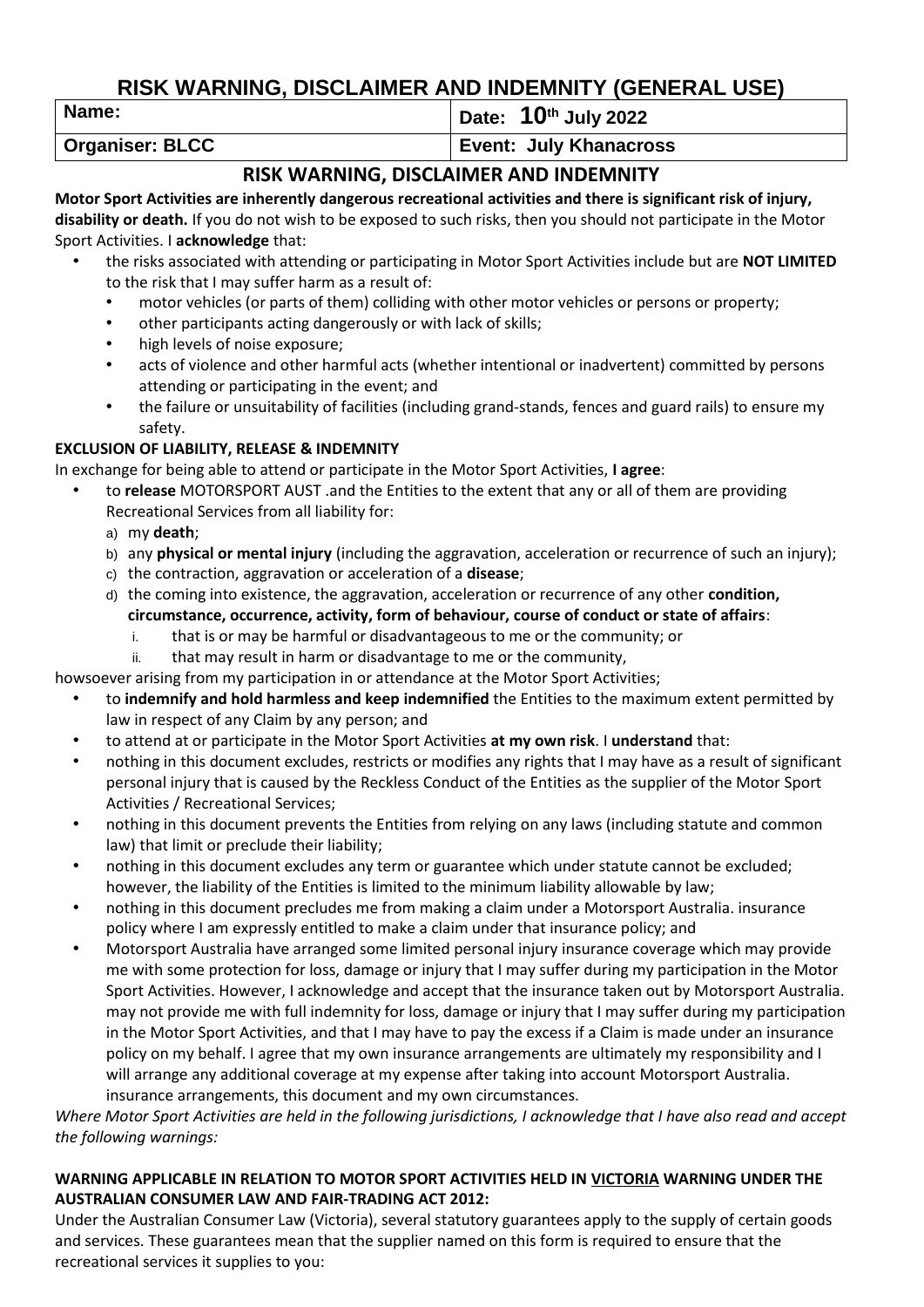- are rendered with due care and skill:
- are reasonably fit for any purpose which you either expressly or by implication, make known to the supplier; and
- might reasonably be expected to achieve any result you have made known to the supplier.

Under section 22 of the **Australian Consumer Law and Fair-Trading Act 2012 (Vic)**, the supplier is entitled to ask you to agree

that these conditions do not apply to you. If you sign this form, you will be agreeing that your rights to sue the supplier under the **Australian Consumer Law and Fair-Trading Act 2012** if you are killed or injured because the services were not in accordance with these guarantees, are excluded, restricted or modified in the way set out in this form.

**NOTE:** The change to your rights, as set out in this form, does not apply if your death or injury is due to gross negligence on the supplier's part. "Gross negligence" in relation to an act or omission, means doing the act or omitting to do an act with reckless disregard, with or without consciousness, for the consequences of the act or omission. See regulation 5 of the Australian Consumer Law and Fair-Trading Regulations 2012 and section 22(3)(b) of the Australian Consumer Law and Fair Trading Act 2012.

#### **WARNING APPLICABLE IN RELATION TO MOTOR SPORT ACTIVITIES HELD IN SOUTH AUSTRALIA Your rights:**

Under sections 60 and 61 of the Australian Consumer Law (SA), if a person in trade or commerce supplies you with services including recreational services), there is:

- a statutory guarantee that those services will be rendered with due care and skill;
- a statutory guarantee that those services, and any product resulting from those services, will be reasonably fit for the purpose for which the services are being acquired (as long as that purpose is made known to the supplier); and
- a statutory guarantee that those services, and any product resulting from those services, will be of such a nature, and quality, state or condition, that they might reasonably be expected to achieve the result that the consumer wishes to achieve (as long as that wish is made known to the supplier or a person with whom negotiations have been conducted in relation to the acquisition of the services.

**Excluding, Restricting or Modifying Your Rights:** Under section 42 of the Fair-Trading Act 1987 (SA), the supplier of recreational services is entitled to ask you to agree to exclude, restrict or modify his or her liability for any personal injury suffered by you or another person for whom or on whose behalf you are acquiring the services (a third party consumer). If you sign this form, you will be agreeing to exclude, restrict or modify the supplier's liability with the result that compensation may not be payable if you or the third-party consumer suffer personal injury.

## **Important:**

You do not have to agree to exclude, restrict or modify your rights by signing this form. The supplier may refuse to provide you with the services if you do not agree to exclude, restrict or modify your rights by signing this form. Even if you sign this form, you may still have further legal rights against the supplier. A child under the age of 18 cannot legally agree to exclude, restrict or modify his or her rights. A parent or guardian of a child who acquires recreational services for the child cannot legally agree to exclude, restrict or modify the child's rights. **Agreement to exclude, restrict or modify your rights:**

I agree that the liability of Motorsport Australia. and the Entities for any personal injury that may result from the supply of the recreational services that may be suffered by me (or a person for whom or on whose behalf I am acquiring the services is excluded.

Further information about your rights can be found at [www.ocba.sa.gov.au](http://www.ocba.sa.gov.au/) **DEFINITIONS**

- a. "MOTORSPORT AUSTRALIA" means the Confederation of Australia Motor Sport Ltd.
- b. "Claim" means and includes any action, suit, proceeding, claim, demand or cause of action however arising including but not limited to negligence, BUT does **NOT** include a claim under a Motorsport Australia. insurance policy by any person expressly entitled to make a claim under that insurance policy;
- c. "Entities" means event and competition organisers/promoters/managers, land and track owners/managers/administrators/lessees, Motorsport Australia. affiliated clubs, state and territory governments and insured listed in Motorsport Australia public/product/professional indemnity insurance policies **and** each of their related bodies corporate (including their related bodies corporate) **and** each of their organs and agencies, officers/president/directors/executives, employees, servants, agents, partners, providers, members, competitors, drivers, co-drivers, navigators, officials, crew members, pit crew, delegates, license holders, representatives, commissions, committees, advisers, trustees, councils, panels, shareholders, volunteers, officials, appointees, delegated bodies and sponsors.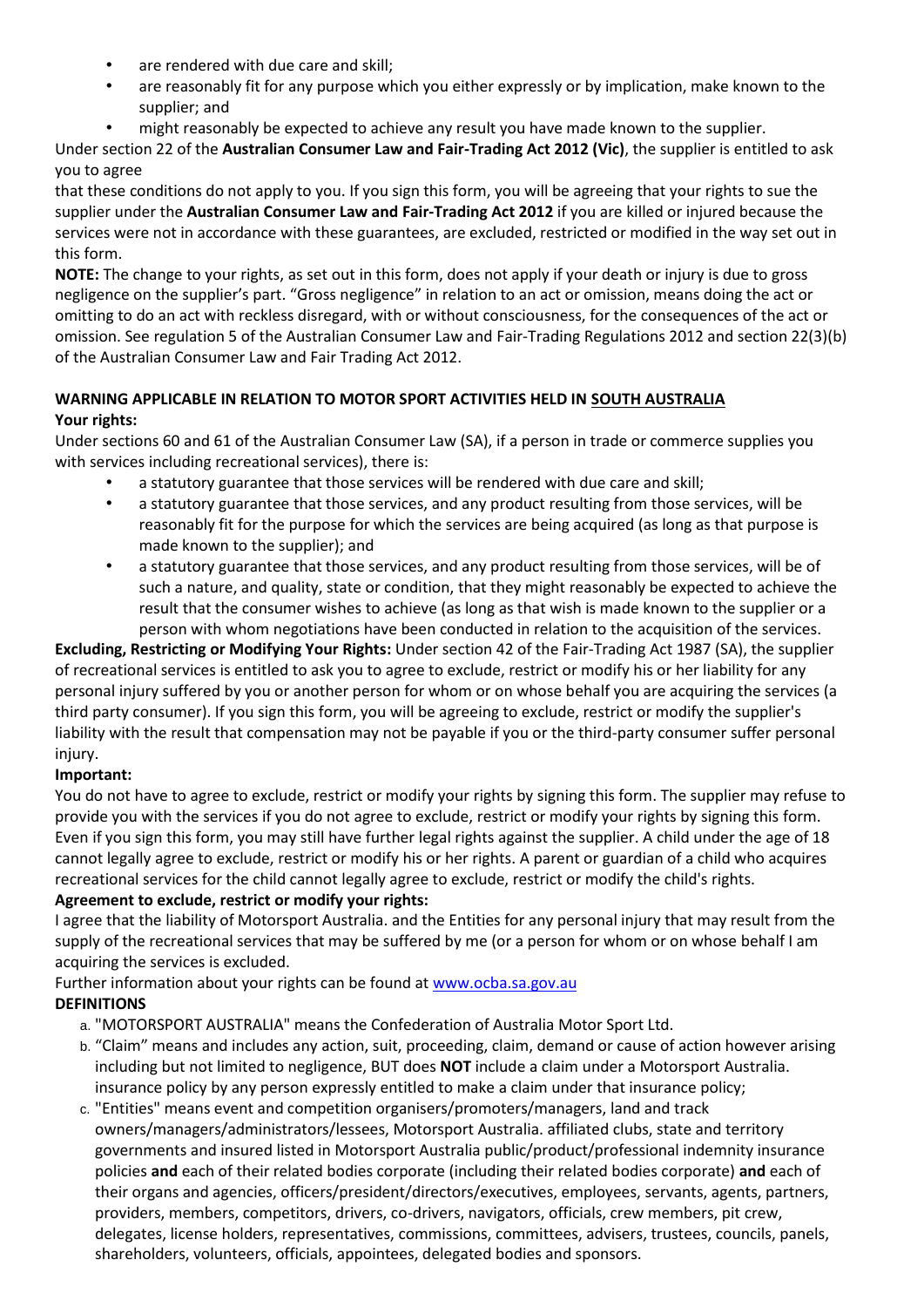- d. "Motor Sport Activities" means any motor sport activities or Recreational Services which are permitted or approved which Motorsport Australia. regulates or administers by Motorsport Australia. or otherwise under the responsibility / control of Motorsport Australia;
- e. "Reckless Conduct" means conduct where the supplier of the recreational services is aware, or should reasonably have been aware, of a significant risk that the conduct could result in personal injury to another person and engages in the conduct despite the risk and without adequate justification;
- f. "Recreational Services" means (unless otherwise defined in this document) services that consist of participation in:
	- a) a sporting activity; or
	- b) a similar leisure time pursuit or any other activity that:
		- (i) involves a significant degree of physical exertion or physical risk; and
		- (ii) is undertaken for the purposes of recreation, enjoyment or leisure.

### **COVID DECLARATION**:

I declare that I:

• have not been diagnosed with COVID-19 as confirmed with a positive test for COVID-19 (not antibody test);

- am not currently experiencing any symptoms of COVID-19;
- have not been in contact with a known COVID-19 positive case in the previous 14 days;
- have not been overseas or have been in contact with someone who has been overseas in the previous 14 days; and
- have not been in any area or location that has a travel restriction applied due to COVID-19 in the previous 14 days, except where an exemption is applicable as determined by the relevant Government authority.

If after submitting this form I do come into contact with someone with COVID-19 or if I start to exhibit any of the symptoms or signs indicating that I may be infected, I will immediately withdraw from the Event, notify Motorsport Australia in conjunction with the Event Organiser and ensure that my close contacts also do not attend. Should I become ill or start to exhibit COVID-19 symptoms at the Event I shall withdraw safely and immediately notify the Event Organiser, including identification of those others who I have come into contact with at the Event.

I declare, acknowledge and accept that I will comply with all Government and Motorsport Australia requirements imposed in respect of COVID-19. I understand that Motorsport Australia guidance on COVID-19 in relation to Events has Regulatory status and is applied in conjunction with the Motorsport Australia National Competition Rules (NCR). Breach of this obligation may lead to disciplinary action being taken. I understand and agree that my personal data is being processed solely for the purposes of running this Event and may be used for the purposes of COVID-19 infection tracing and will be handled by the organisers in accordance with Motorsport Australia policy